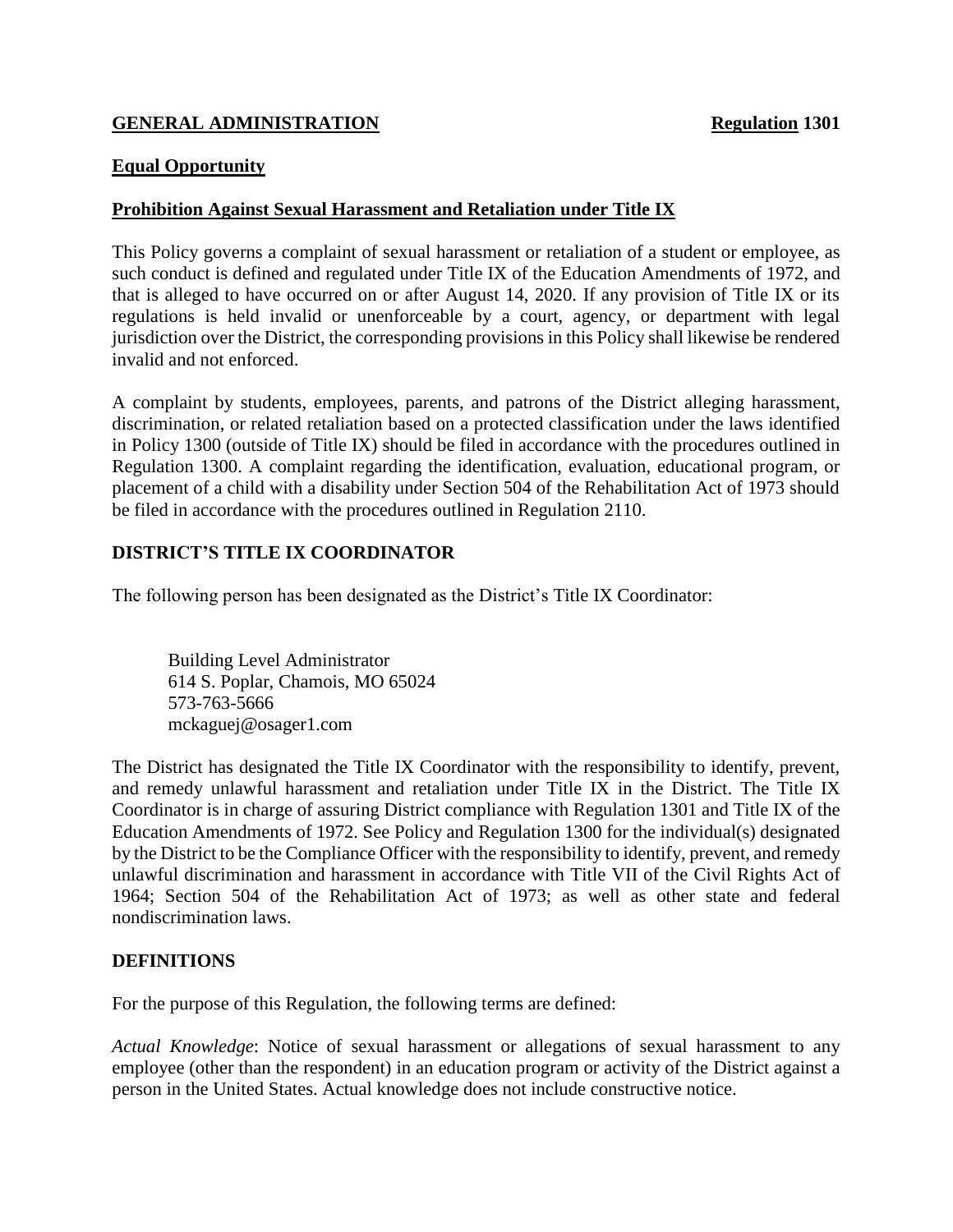*Complainant*: An individual who is alleged to be the victim of conduct that could constitute sexual harassment.

*Day*: A calendar day. All timeframes and deadlines may be extended by the District for good cause, including but not limited to Board-approved holiday breaks and building closures.

*Education program or activity*: Locations, events, or circumstances over which the District exercised substantial control over both the respondent and the context in which the sexual harassment occurs.

*Formal complaint*: A document filed by a complainant, or a parent or legal guardian of a student complainant, alleging sexual harassment against a respondent and requesting that the District investigate the allegation of sexual harassment. Additionally, a formal complaint can be completed and signed by the Title IX Coordinator, if , in their sole discretion, they conclude that the District needs to conduct an investigation based on information in their possession, regardless of the complainant's interest in filing a formal complaint. At the time of filing a formal complaint, a complainant must be participating in or attempting to participate in the education program or activity of the District. The complainant must physically or digitally sign the formal complaint, or otherwise indicate that the complainant is the person filing the formal complaint. If the Title IX Coordinator signs a formal complaint, the Title IX Coordinator is not a complainant.

*Respondent*: An individual who is reported to be the perpetrator of conduct that could constitute sexual harassment.

*Retaliation*: Intimidation, threats, coercion, or discrimination of an individual for the purpose of interfering with any right or privilege secured by Title IX or because the individual has made a report of complaint, testified, assisted, or participated or refused to participate in any manner in an investigation or proceeding under this Regulation.

*Sexual harassment*: Conduct on the basis of sex that satisfies one or more of the following:

- 1. A District employee conditioning an aid, benefit, or service of an education program or activity on an individual's participation in unwelcome sexual conduct;
- 2. Unwelcome conduct determined by a reasonable person to be so severe, pervasive, and objectively offensive that it effectively denies a person equal access to the education program or activity; or
- 3. "Sexual assault" as defined in 20 U.S.C.  $1092(f)(6)(A)(v)$ , "dating violence" as defined in 34 U.S.C. 12291(a)(10), "domestic violence" as defined in 34 U.S.C. 12291(a)(8), or stalking" as defined in 34 U.S.C. 12291(a)(30).

*Supportive measures*: Non-disciplinary, non-punitive, individualized services. Appropriate supportive measures shall be offered to the complainant and may be offered the respondent, as appropriate and depending on the individual circumstances of the situation. Supportive measures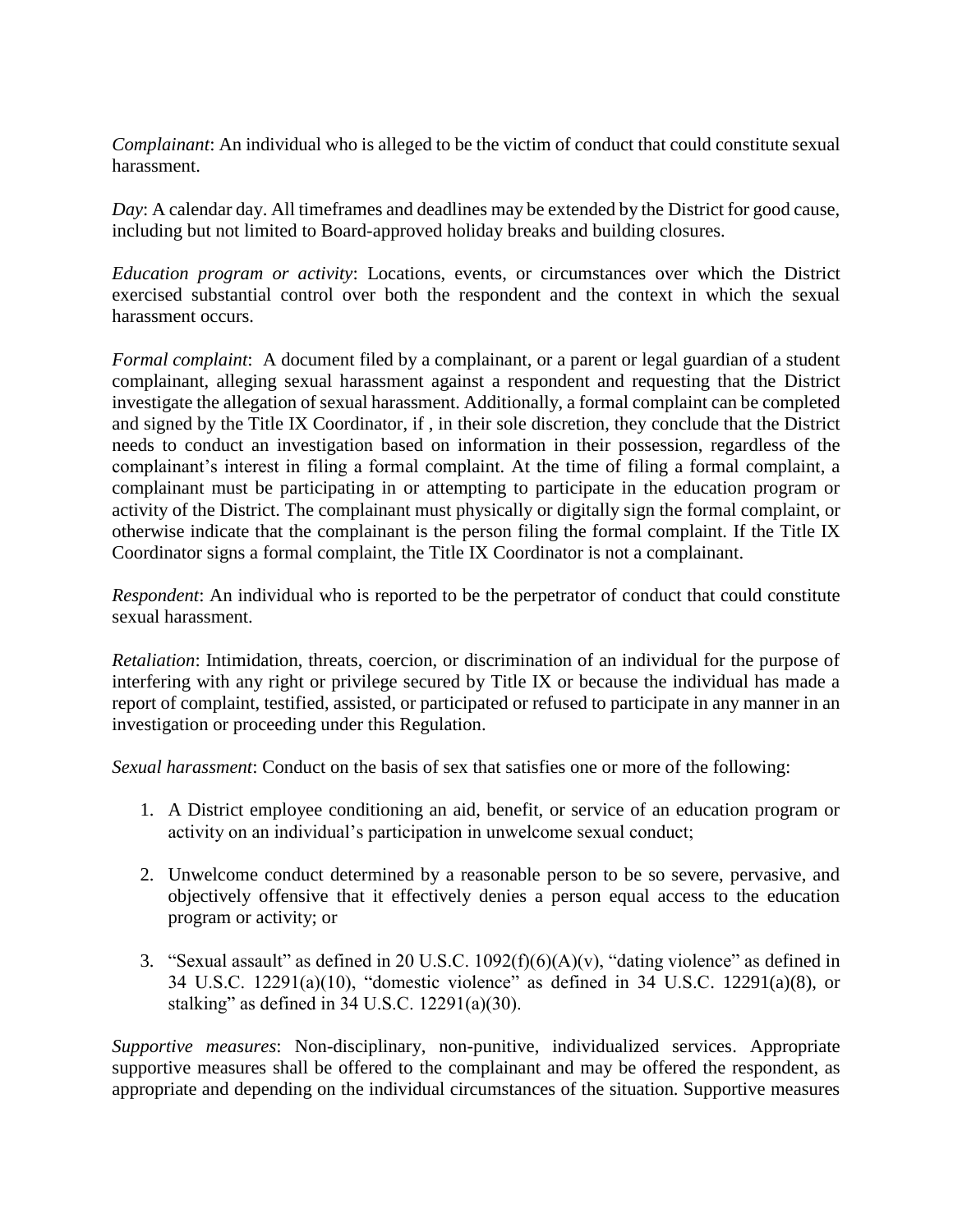may include, but are not limited to, physical separation, contact limitations, reassignment, alternative work or assignments, altering class or bus seating assignments, additional supervision, counseling, training, and conferences.

### **Illustrations and Examples of Prohibited Sexual Harassment**

For the purpose of this Regulation, the determination if conduct is prohibited under Title IX is a fact-intensive question that shall be considered on a case-by-case basis. Legitimate, non-sexual physical conduct necessary to avoid physical harm to persons or property, to console an individual, or spontaneous movement during a sporting activity is not sexual harassment.

Depending on the circumstances and application of the definitions immediately above in this Regulation, examples of conduct which may or may not constitute sexual harassment, include, but are not limited to:

- sexual advances:
- request for sexual favors;
- threatening an individual for not agreeing to submit to sexual advancement;
- sexually motivated touching of an individual's intimate parts;
- coercing, forcing, or attempting to coerce or force the touching of an individual's intimate parts;
- display of drawings, graffiti, cartoons, pictures, symbols or other written material of a sexual nature;
- sexual gestures;
- sexual or dirty jokes;
- sexually provocative or explicit speech;
- communications about or rating an individual as to their body, sexual activity, or performance; and
- verbal abuse of a sexual nature.

#### **OBLIGATION TO REPORT**

The District is steadfastly committed to providing an inclusive environment that is free from sexual discrimination and harassment for all of its students and staff. Staff with actual knowledge of behaviors that may constitute sexual harassment and related retaliation as defined in this Regulation shall report it to the Title IX Coordinator. When a formal complaint is filed with the Title IX Coordinator, the grievance process detailed below will be used. Reports of sexual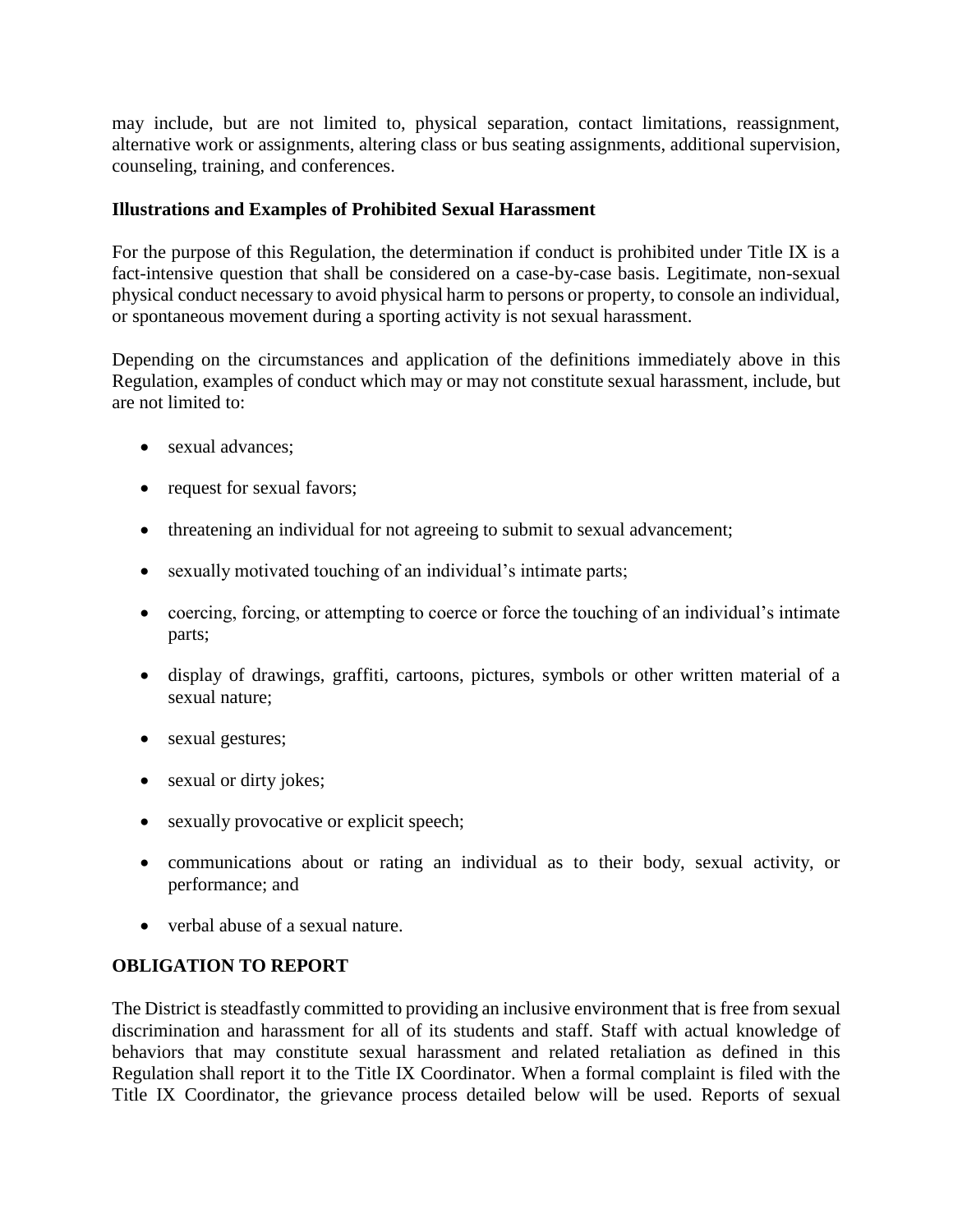harassment and/or related retaliation must contain as much specific information as possible to allow for proper assessment of the nature and extent of the investigative procedures.

## **RESPONSE TO ACTUAL KNOWLEDGE OF SEXUAL HARASSMENT OR RELATED RETALIATION**

When the District has actual knowledge of sexual harassment or related retaliation under Title IX, the Title IX Coordinator shall:

- 1. Promptly contact the complainant to discuss the availability of supportive measures;
- 2. Consider the complainant's wishes with respect to supportive measures;
- 3. Explain the process for filing a formal complaint under this Regulation; and
- 4. Inform the complainant of the availability of supportive measures regardless of whether a formal complaint is filed under this Regulation.

The respondent is presumed not responsible for the alleged conduct until a determination regarding responsibility is made at the conclusion of the grievance process outlined in this Regulation. The District will only impose disciplinary consequences against a respondent for violations of this Regulation after the grievance process has been completed; however, the District may impose disciplinary consequences against a respondent for other violations of the District's Board of Education Policies prior to the conclusion of the grievance process outlined in this Regulation. If there is an immediate threat to the physical health or safety of any student arising from the allegation of sexual harassment that justifies removal, the respondent's placement shall be changed, including removal from the District. Immediately following the removal, the respondent shall be given notice and an opportunity to challenge the decision to the Superintendent in writing. The Superintendent shall issue a written decision on the respondent's challenge and such decision shall be final. If the respondent is an employee, the employee may be placed on administrative leave during the pendency of the grievance process.

## **GRIEVANCE PROCESS FOR FORMAL COMPLAINT**

During the grievance process for a formal complaint, the District shall treat the complainant and the respondent equitably. The District will ensure that relevant evidence is objectively evaluated, including both inculpatory and exculpatory evidence, and that credibility determinations are not based on a person's status as a complainant, respondent, or witness. Additionally, the Title IX Coordinator, the investigator, all decision-makers, and any facilitator of the informal resolution process shall not have a conflict of interest or bias for or against complainants or respondents generally or individually. Furthermore, the District shall not require, allow, rely upon, or otherwise use questions or evidence that constitute, or seek disclosure of, information protected under a legally recognized privilege, unless the person holding such privilege has waived the privilege.

## Formal Complaint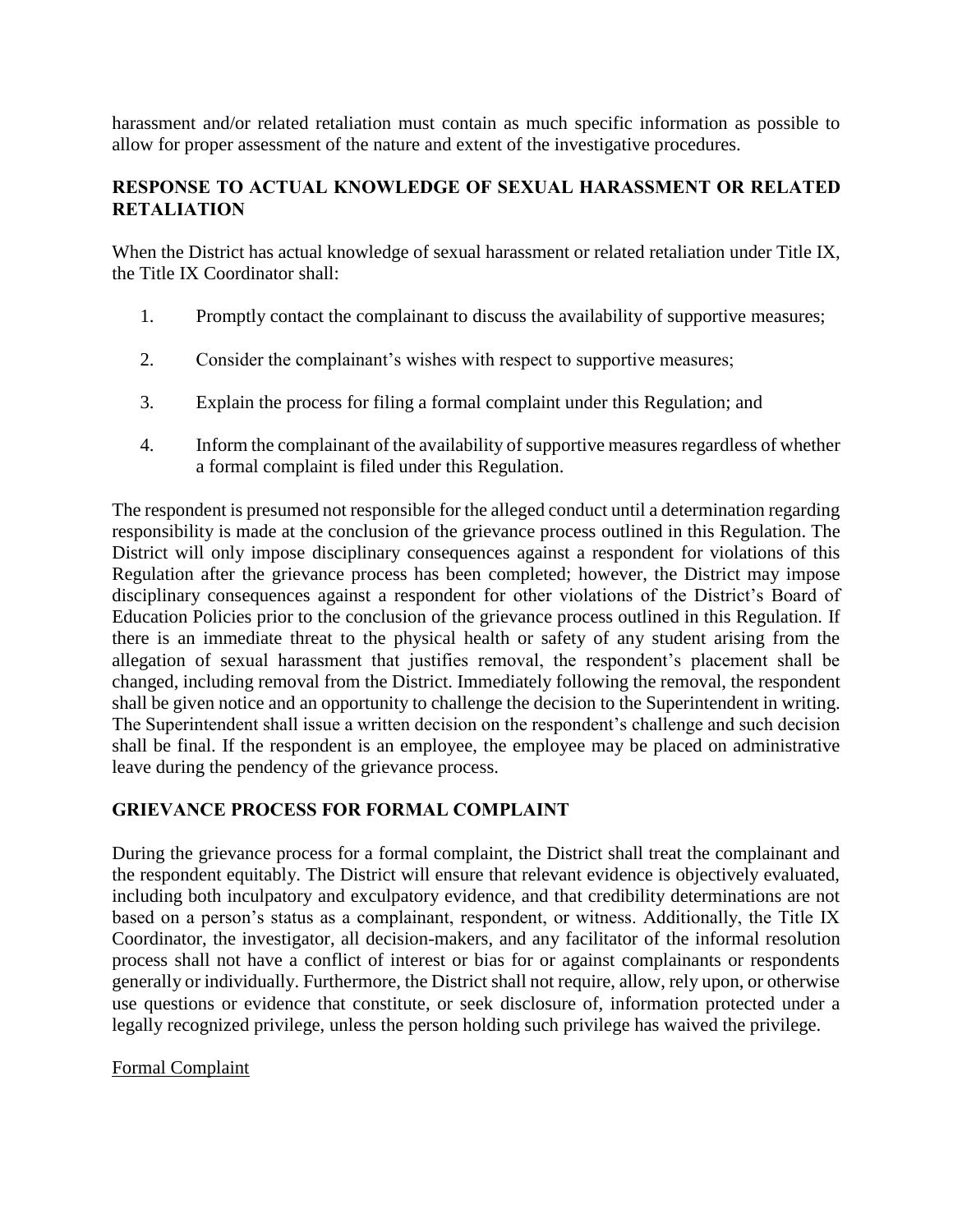Formal complaints of sexual harassment under this Regulation must be submitted to the Title IX Coordinator.

A charge or complaint of sexual harassment or retaliation filed with an outside agency does not constitute a formal complaint with the District or trigger the District's obligation to follow the formal complaint grievance process as contemplated under this Regulation.

If a formal complaint involves allegations against the Title IX Coordinator, the formal complaint shall be filed directly with the Superintendent, unless the Superintendent is the Title IX Coordinator, or President of the Board of Education.

Upon receipt of a formal complaint, the Title IX Coordinator shall promptly:

- 1. Provide written notice of the allegations, the grievance process, and any informal resolution process to the complainant and the respondent to give both parties the proper time to prepare a response before an interview;
- 2. Inform the complainant and the respondent of the prohibition against making false statement or knowingly submitting false information;
- 3. Inform the complainant and the respondent that they may have an advisor (who may be but who is not required to be an attorney) present during any of their own subsequent meetings; and
- 4. Offer supportive measures in an equitable manner to the complainant and the respondent, when appropriate.

The Title IX Coordinator, at their discretion, may consolidate formal complaints if they arise out of the same facts or circumstances. If, in the course of the investigation process as outlined below in this Regulation, the investigator decides to investigate new allegations about the complainant or the respondent that are not included in a written notice previously provided to the complainant and respondent, the Title IX Coordinator will provide another written notice of the additional allegations to the complainant and the respondent.

The Title IX Coordinator must dismiss a formal complaint for any of the following reasons:

- 1. The conduct alleged in the formal complaint would not constitute sexual harassment even if proved.
- 2. The conduct alleged in the formal complaint did not occur in the District's education program or activity.
- 3. The conduct alleged in the formal complaint did not occur within the United States.

The Title IX Coordinator may dismiss a formal complaint for any of the following reasons: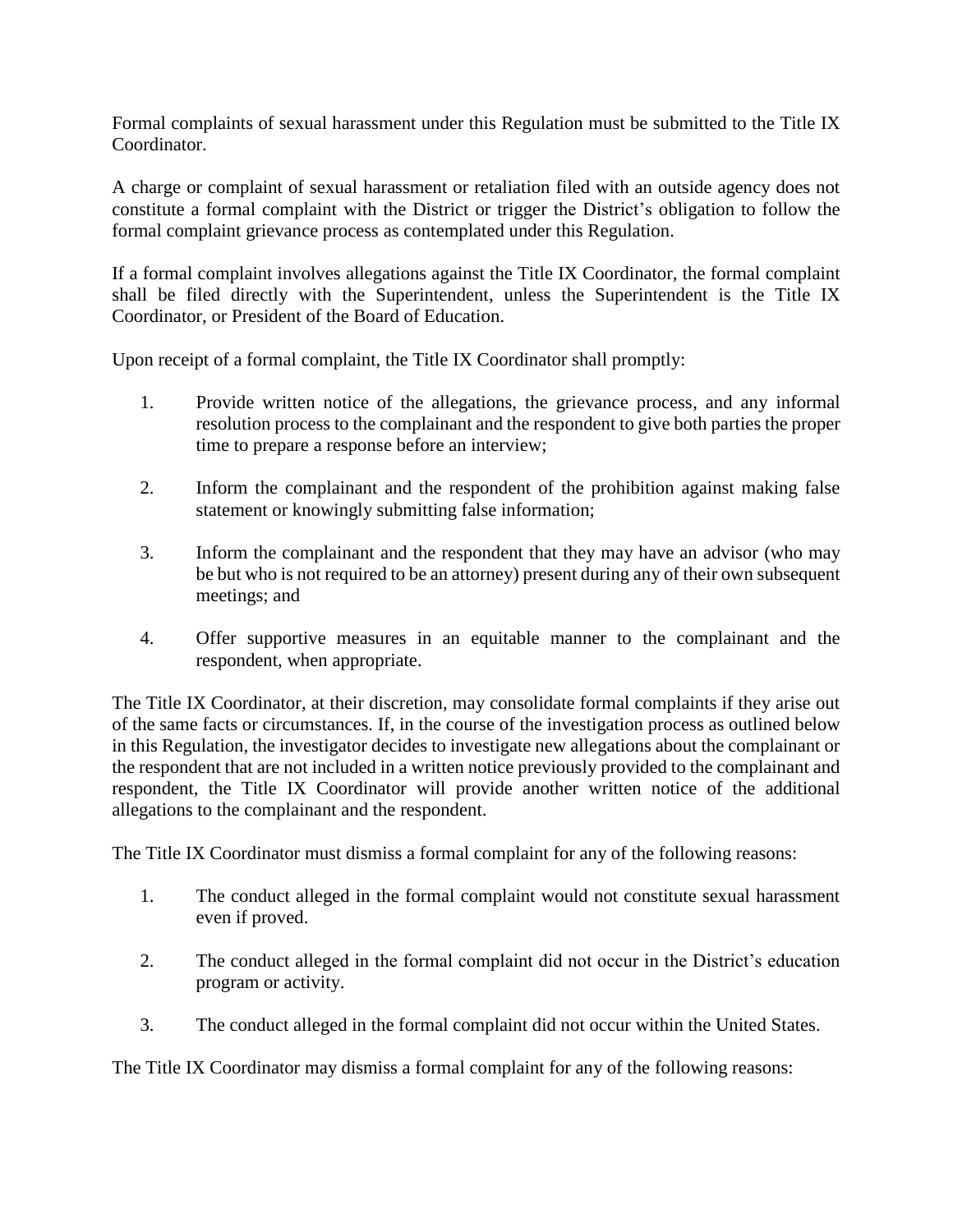- 1. The complainant has notified the District in writing that the complainant would like to withdraw the formal complaint or any allegations.
- 2. The respondent is no longer enrolled or employed by the District.
- 3. Specific circumstances prevent the District from gathering evidence sufficient to reach a determination as to the formal complaint.

If the Title IX Coordinator dismisses a formal complaint, written notice of the dismissal, including the reasons for dismissal, shall be provided to the complainant and the respondent. If a complainant or respondent wishes to appeal a dismissal of a formal complaint, they should follow the appeal process outlined in this Regulation. Dismissal of a formal complaint does not preclude the District from investigating, taking action, or imposing discipline outside of this Regulation related to the alleged conduct and in accordance with any other Board policy or regulation.

### Investigation

The Title IX Coordinator, or a designee, shall serve as the investigator and be responsible for investigating formal complaints in an equitable manner that involves an objective evaluation of all relevant evidence. The District may appoint an outside investigator when appropriate. A subordinate shall not investigate his or her supervisor.

The burden for obtaining evidence sufficient to reach a determination regarding responsibility rests on the District and not the complainant or respondent.

The investigator shall initiate an investigation within five (5) days of the receipt of the formal complaint by the Title IX Coordinator, unless good cause exists to extend this timeframe. All investigations shall:

- 1. Provide an equal opportunity for the complainant and the respondent to present witnesses and evidence;
- 2. Not restrict the ability of either the complainant or the respondent to discuss the allegations under investigation or to gather and present relevant evidence;
- 3. Refrain from requiring, allowing, relying upon, or otherwise using questions or evidence that seek disclosure of information protected under a legally recognized privilege unless such privilege has been waived;
- 4. Provide the complainant and the respondent with the same opportunities to have an advisor present during any grievance proceeding;
- 5. Provide to the complainant and the respondent whose participation is requested written notice of the date, time, location, participants, and purpose of all investigative interviews, or other meetings, with sufficient time for the individual to prepare to participate;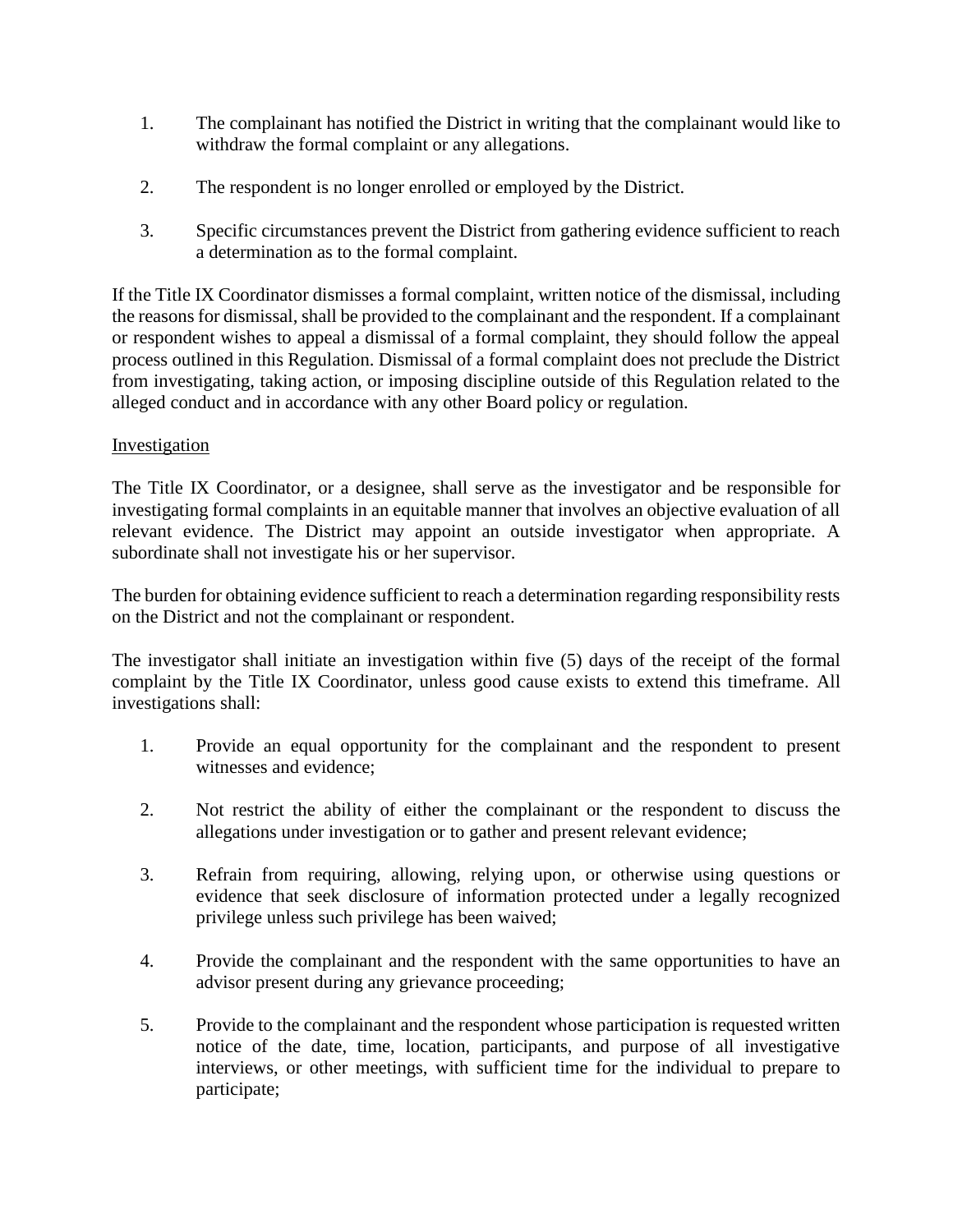- 6. Provide the complainant and the respondent an equal opportunity to inspect and review any evidence directly related to the allegations in the formal complaint; and
- 7. Result in the creation of an investigative report that fairly summarizes relevant evidence.

Employees and students should fully cooperate with the investigation process under this Regulation.

Prior to the completion of the investigative report, the investigator shall send to the complainant and the respondent the evidence related to the investigation to inspect and review. The complainant and the respondent shall have ten (10) days to submit a written response which the investigator shall take into consideration in creating the final investigative report.

At the close of the investigation, a written final investigative report will be delivered to the complainant and the respondent. The final investigative report should be completed within thirty (30) days of the initiation of the investigation, unless good cause exists to extend this timeframe.

Upon receipt of the final investigative report, the complainant and the respondent shall have ten (10) days to submit a written response to the report to the investigator and to submit written, relevant questions to be asked of any party or witness prior to the determination of responsibility.

#### Determination of Responsibility

For the purposes of a determination of responsibility, the decision-maker shall be the Superintendent or their designee; however, the decision-maker shall not be the Title IX Coordinator or the investigator. The decision-maker shall receive the final investigative report as well as any written responses and additional questions to be asked that were timely submitted by the complainant and the respondent. Upon a determination of relevance, the decision-maker will facilitate the exchange of written questions as submitted by the complainant and the respondent, provide the complainant and the respondent with submitted answers (if any), and allow for additional, limited follow-up questions from the complainant and respondent.

Within a reasonably prompt time frame, the decision-maker shall make a determination of responsibility based on the final investigative report, the evidence, and all written responses timely submitted by the complainant and the respondent, and without any live testimony or hearing.

The decision-maker shall provide the written determination to the complainant and the respondent, along with information regarding the procedures and allowable bases to appeal the decision. The written determination shall include:

- 1. The allegations potentially constituting sexual harassment;
- 2. A description of the procedural steps taken from the receipt of the formal complaint through the determination, including any notifications to the parties, interviews with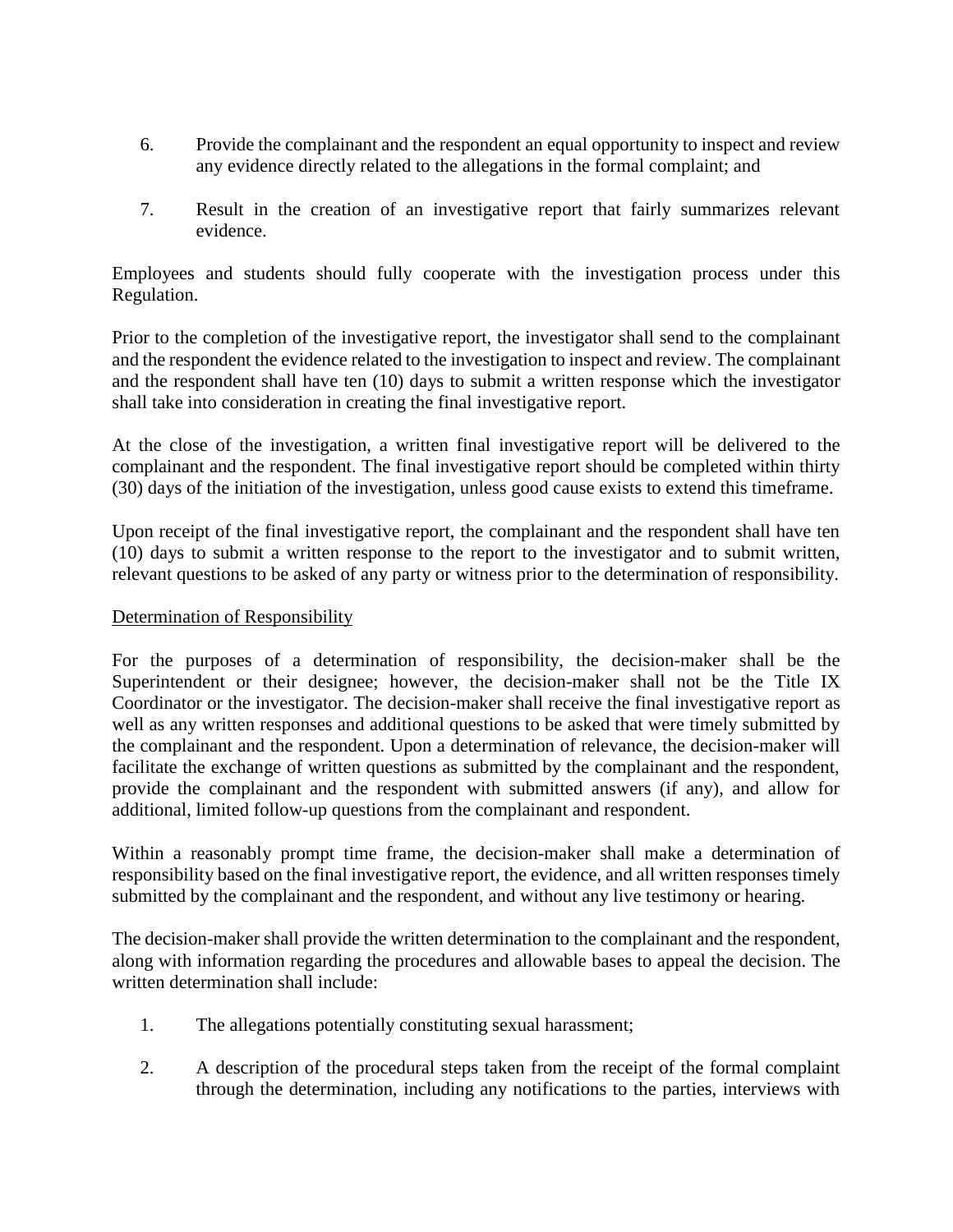parties and witnesses, site visits, and methods used to gather other evidence;

- 3. Findings of fact supporting the determination;
- 4. Conclusions regarding the application of the District's code of conduct to the facts; and
- 5. A statement of, and rationale for, the result as to each allegation, including a determination regarding responsibility, any disciplinary sanctions the District imposes on the respondent, and whether remedies designed to restore or preserve equal access to the District's education program or activity will be provided by the recipient to the complainant.

The preponderance of the evidence standard shall be used in making a determination of responsibility.

If a determination of responsibility against a respondent is made, the District shall impose consequences as described below in this Regulation. After a determination of responsibility is made, the Title IX Coordinator shall work with the complainant to determine if further supportive measures are necessary. The Title IX Coordinator shall also determine whether any other actions are necessary to prevent reoccurrence of the harassment and to restore equal access to the education program or activity.

### Appeal

Either the complainant or the respondent may appeal from a determination of responsibility or a dismissal of a formal complaint (or any allegations therein) for any of the following reasons:

- 1. A procedural irregularity that affected the outcome of the investigation;
- 2. New evidence that was not reasonably available at the time of the determination and that could affect the outcome of the investigation; or
- 3. A conflict of interest on the part of the Title IX Coordinator, investigator, or decisionmaker.

Appeals shall be submitted to the Title IX Coordinator within five (5) days of a determination of responsibility or dismissal of a formal complaint (or any allegation therein). If an appeal is not timely submitted, the determination of responsibility or the dismissal of a formal complaint (or any allegation therein) becomes final.

Upon receipt of an appeal, the Title IX Coordinator shall provide written notice of the appeal to the complainant and the respondent. During the appeal process, the complainant and the respondent shall have a reasonable, equal opportunity to submit written statements in support of or in challenge of the appeal to the designated decision-maker on appeal; however, both the complainant and the respondent are limited on appeal to submission of only written statements. There will be no live or oral testimony.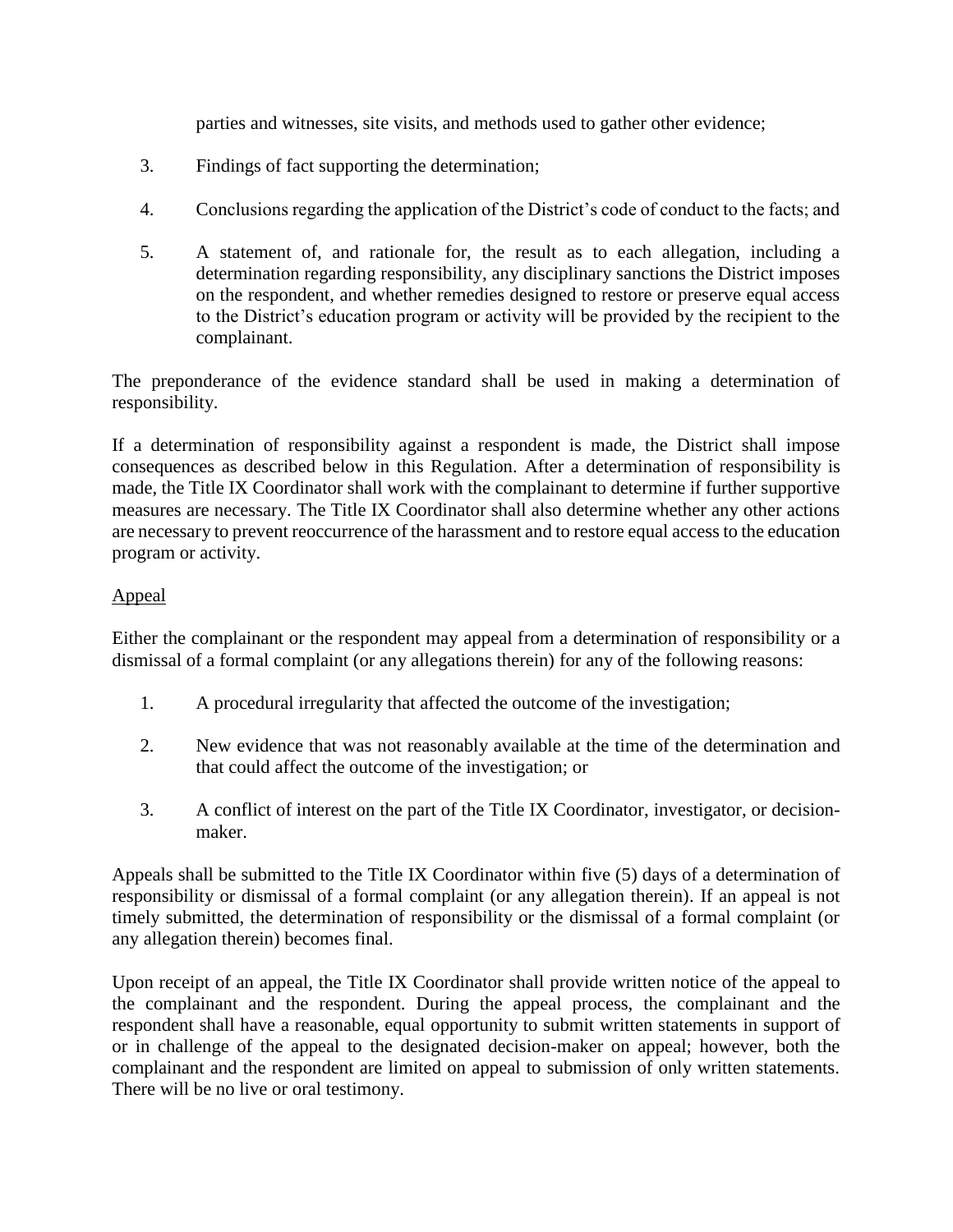After review of the appeal, investigative report, and any written statement submitted by the complainant and the respondent, the designated decision-maker on appeal, who shall not be the Title IX Coordinator, investigator, or the decision-maker of a dismissal or determination of responsibility, shall issue a written decision describing the result of the appeal and the rationale for the result. The written decision shall be provided to the complainant and the respondent. This decision shall be final.

### Informal Resolution

At any time after a formal complaint is filed and prior to reaching a determination regarding responsibility, the District may facilitate an informal resolution process to address the allegations made in the formal complaint. The informal resolution process is voluntary and does not involve a full investigation and adjudication under the grievance process in this Regulation. If the complainant and respondent both elect to engage in the informal resolution process, their voluntary consent shall be made in writing and all timeframes and deadlines in this Regulation shall be suspended.

An informal resolution may include, but is not limited to the following:

- If the complainant so desires, an opportunity for the complainant to explain to the respondent that his or her conduct is unwelcome, offensive or inappropriate, either in writing or face-to-face;
- A statement from a staff member to the respondent that the alleged conduct is not appropriate and could lead to discipline if proven or repeated;
- Developing a safety plan;
- Separating students; or
- Providing staff and/or student training.

The informal resolution process shall not be made available to formal complaints alleging sexual harassment under this Regulation of a student by an employee.

#### **RETALIATION**

The District prohibits retaliation against a person who files a formal complaint of sexual harassment under this Regulation, and further prohibits retaliation against a person who participates in related investigations.

Notwithstanding this provision, employees or students found to have intentionally made knowingly false or materially misleading allegations of suspected harassment and/or related retaliation under this Regulation may be disciplined, up to and including dismissal or expulsion.

## **CONFIDENTIALITY**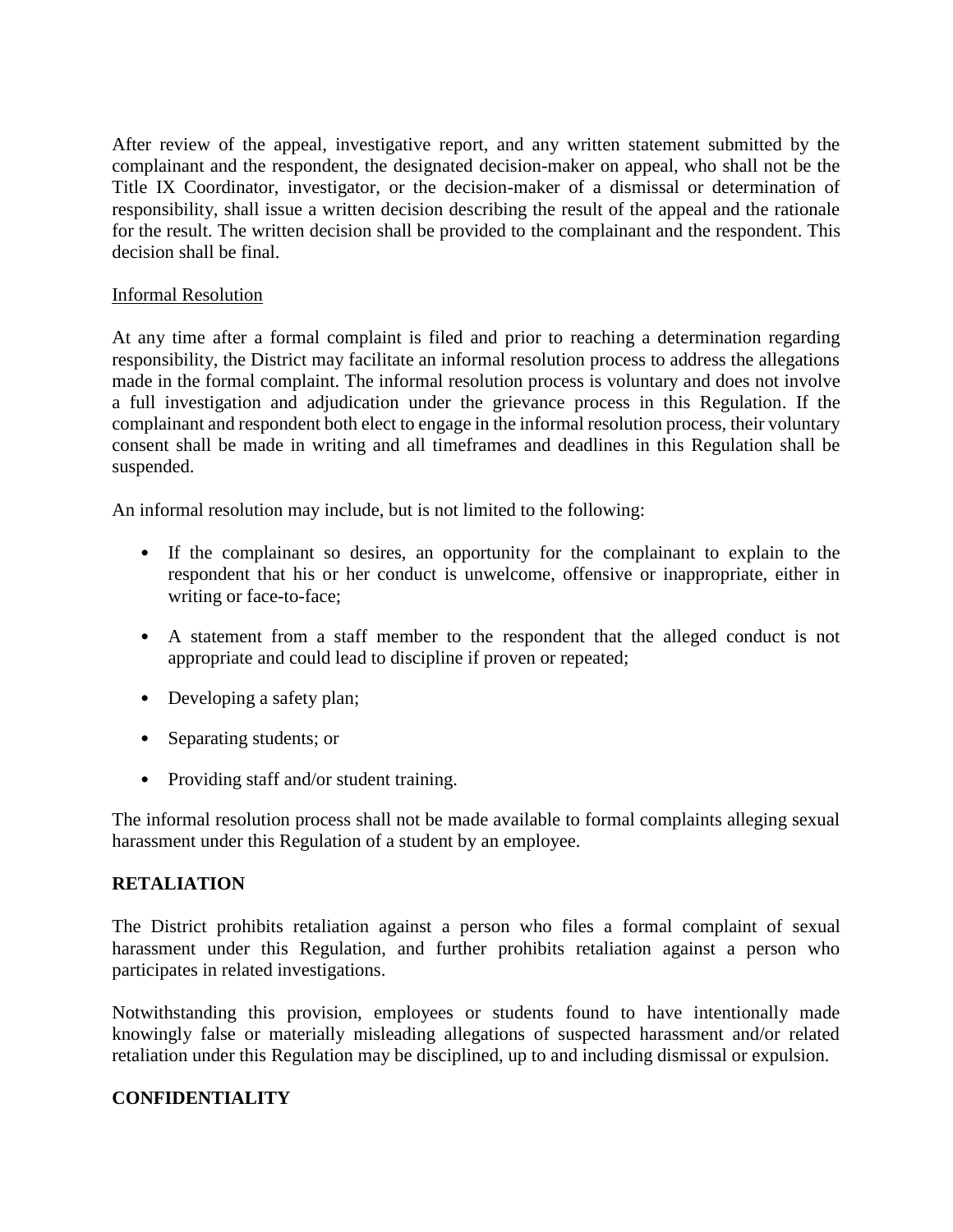The District will respect the privacy of the complainant, the respondent, and the witnesses to the extent possible, consistent with applicable law as well as the District's legal obligations to investigate, to take appropriate action, and to conform with disclosure obligations as identified in this Regulation.

The complainant and the respondent shall not disclose any information obtained during the grievance process in violation of the Family Educational Rights and Privacy Act or for any purpose outside of participation in the grievance process.

## **CONSEQUENCES**

Where a determination of responsibility for sexual harassment or related retaliation as defined in this Regulation has been made, the District will provide remedies to the complainant designed to restore or preserve equal access to the District's education program or activity.

Consequences for violations of this Regulation may have educational, restorative, rehabilitative and/or punitive components.

Conduct constituting sexual harassment or related retaliation as defined in this Regulation will be subject to discipline including, but not limited to, written warning or reprimand, conference, required training, "no contact" order, reassignment, probation, suspension or termination for employees, suspension or expulsion for students, or exclusion from District property.

In the event that the evidence suggests that the conduct at issue is also a crime in violation of a Missouri criminal statute, the Title IX Coordinator shall report the conduct to the appropriate law enforcement agency charged with responsibility for handling such crimes.

As required by and in compliance with law and District policy, a report will be made to the Missouri Children's Division if there is reasonable cause to suspect abuse or neglect of a child.

#### **RECORDKEEPING**

The District shall maintain for a period of seven (7) years records of the following:

- 1. Each investigation and determination of responsibility made under this Regulation, including disciplinary sanctions imposed on the respondent and remedies provided to the complainant;
- 2. Any appeal decided under this Regulation;
- 3. Any informal resolution reached under this Regulation;
- 4. Materials used for training the Title IX Coordinator, investigator, decision-makers, and facilitators of the informal resolution process under this Regulation; and